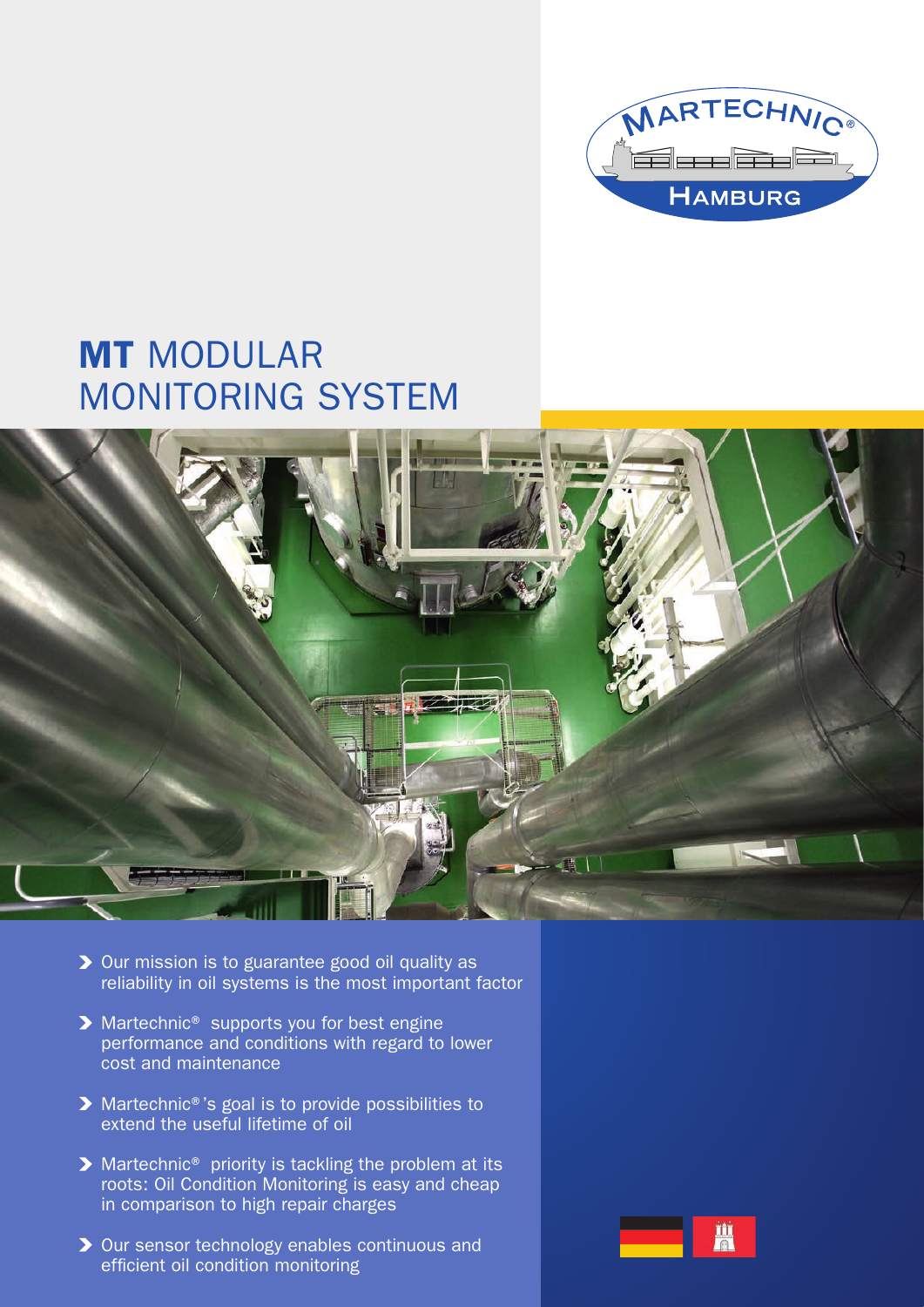#### > GENERATOR PROTECTION

Marine Distillates increase the risk for generator breakdowns.

Monitoring Systems continuously protect generators from viscosity problems and high water content.

#### > ADVANTAGES

The Viscosity Sensor detects any changes in lubricants in real-time mode. Thereby defects can get recognized at any early stage to avoid damage and high maintenance cost.

The semi-intelligent Humidity Sensor enables measurement of the current saturation of oil with water irrespective of temperature and oil type, and helps to assess the remaining useful lifetime of oil.



## A COUPLE EXAMPLES OF THE APPLICATION MT MODULAR MONITORING SYSTEM



Z-DRIVE CONTROL<br>sor Systems with IR technology on board<br>tinuously display information on oil condition and Sensor Systems with IR technology on board continuously display information on oil condition and quality with the degree of accuracy comparable to external laboratory.

The sensor system enables avoidance of chemicals, reduces maintenance hours and eliminates human errors occurrence.

#### > ADVANTAGES

AHHOI IR measures the water content in oil continuously and has a wide range of applications. When equipped with the manifold, the sensor is useable for up to 4 measuring points.

The Particle Sensor monitors precisely any changes in the oil contamination with insoluble or metal particles. Therefore, damage can be minimized and cost can be reduced.

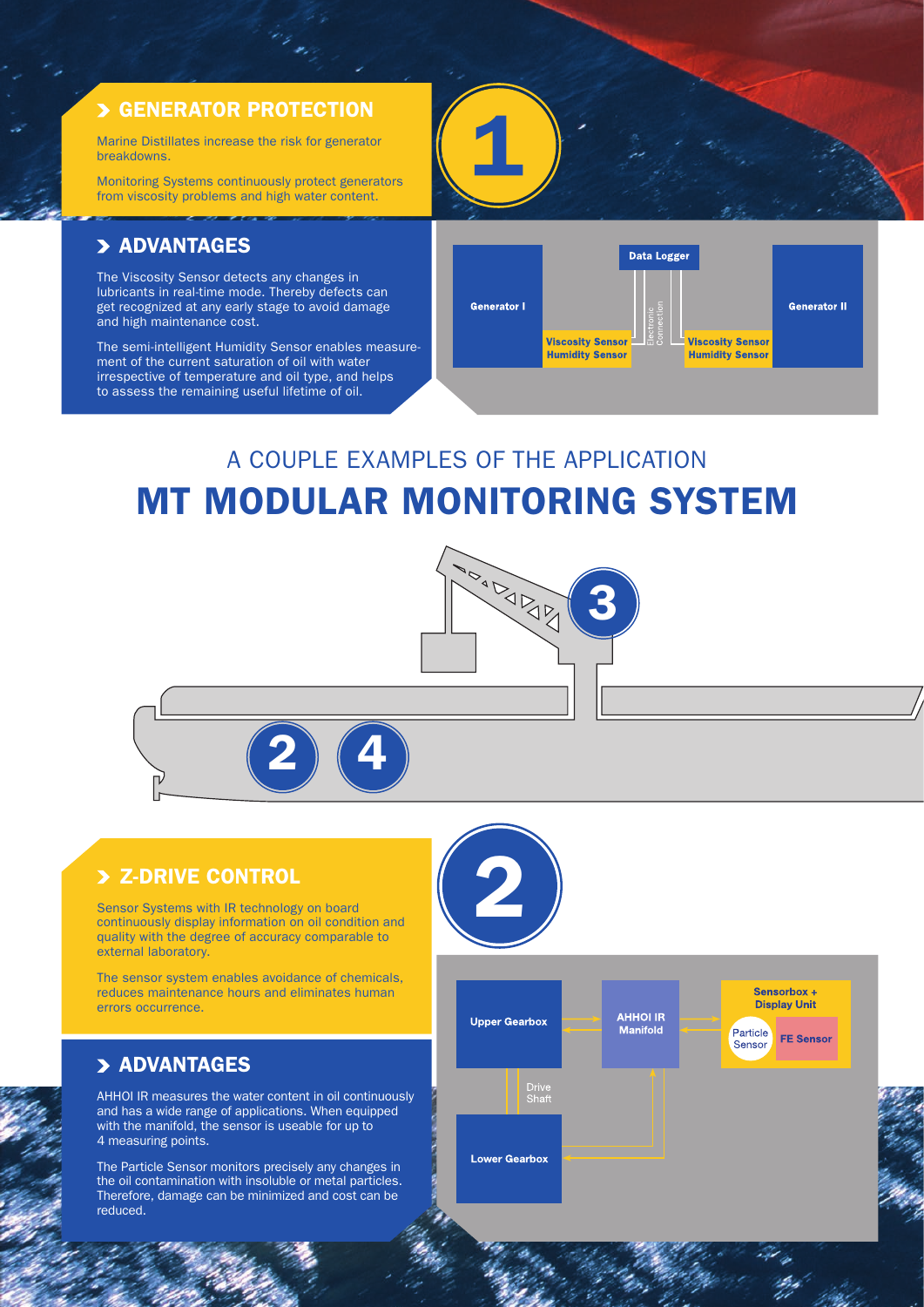## Data Logger **Winch/Gearbox Hydraulic Unit Viscosity Sensor FE Sensor**

#### WINCHES – HYDRAULIC SYSTEM MAINTENANCE

Some hydraulic installations on board are difficult to maintain.

Sensor Systems enable real preventive maintenance. Filter monitoring is included.

#### > ADVANTAGES

The Viscosity Sensor detects any changes in lubricants in real-time mode. Thereby defects can get recognized at any early stage to avoid damage and high maintenance cost.

The FE Sensor is immune to disturbances like vibrations, has a high sensitivity and evaluates automatically the oil condition.

The Datalogger has an extensive easy-to-navigate menu. The collected data is stored on an internal memory card or can be processed to a computer through the network on board. The system can be installed at cargo and deck cranes, thruster and other hydraulic applications.



3

 $\overline{d^{g_1}}$ 

4

3

### $\geq$  BOW THRUSTER – WEAR AND WATER MONITORING

Wear debris decreases the remaining lifetime of lube oil. Performance Systems need best possible sensor support to avoid repair cost.

#### > ADVANTAGES

The semi-intelligent Humidity Sensor helps to determine the remaining useful lifetime of oil.

The Particle Sensor monitors precisely any changes in the oil contamination with insoluble or metal particles. Therefore, damage can be minimized and cost can be reduced.

Alternatively to the Particle Sensor, the FE Sensor is a highly sensitive measuring device. The FE Sensor is installed in accordance with the approved principle of magnetic screw. The Sensor focuses on continuous monitoring of the condition of lubricating and hydraulic oils with regard to iron abrasion and detects ferromagnetic particles.



1

3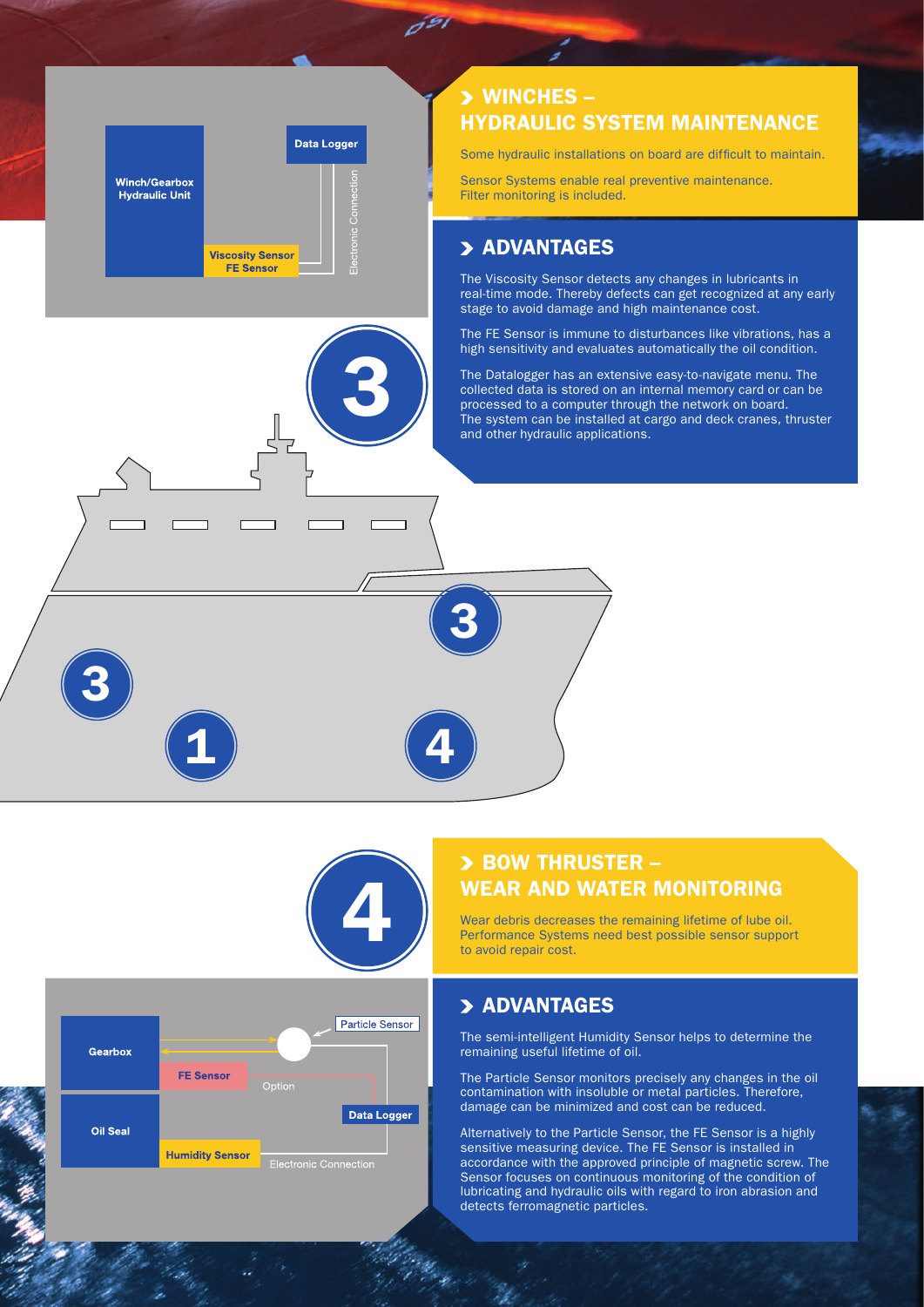

# CRUCIAL OIL QUALITY CHECK

THE MOST COMMON CONTAMINANT OF LUBE OIL IS WATER; THE SECOND ONE IS WEAR DEBRIS. BOTH CAUSE PROBLEMS AND DAMAGE TO ENGINES.

Martechnic®has developed a monitoring system to immediately identify oil contamination with water. Continuous monitoring with useful sensors makes it possible to find the defects soonest possible and resolve the problems in time. The system is suitable for all aggregates because of its modular design. The sensors are fitted into the respective machinery and connected to a tailor-made data processing unit to store and analyze the measured parameters. Regardless of the kind and quantity of sensors a software system is available.

The AHHOI IR Water-in-Oil Sensor, type approved by GL, has a measuring range from 0 – 10000 ppm/ 0 – 1.0 vol% water. The measuring results are processed and stored. The system could get fitted with a manifold to connect up to four sampling points, making the IR Sensor useable for up to four engines/ applications. The software for trend analysis is available on Martechnic®'s website for download. The AHHOI unit has four channels to apply it for up to four different oil types and must be calibrated for the oil grades in use. If, for example, the main engine has lube oil which is different from the oil of the CPP unit, both can be measured in the manifold.

Instead of the AHHOI IR Sensor it is possible to install a semi-intelligent Humidity Sensor and connect it to the data logger to store the measured values. The Humidity Sensor can calculate the remaining useful lifetime of oil. The measuring range of relative humidity is from 0 – 100%, while the maximum fluid pressure is 10 bar and the working temperature is from  $-20\,^{\circ}\text{C}$  to  $+85\,^{\circ}\text{C}$ .

More sensors – to determine particles or viscosity – could be added to extend the life expectancy of the engine. Viscosity is an important parameter because a good lubrication results in low wear due to friction. The measuring range of the Viscosity Sensor is from  $8 - 400$  mm<sup>2</sup>/s.

Smallest particles affect slide faces, damage them and thereby produce further particles. This is a so-called "metal-to-metal contact" during the cold starting. Particularly, the FE Sensor has advantages and special features for monitoring the wear debris. Its measuring range is 0 – 100% and it focuses on ferromagnetic particles. The sensor is useable for a fluid pressure for up to 20 bar and temperatures from -40°C up to +85°C. In hydraulic systems the FE Sensor is essential because of its high sensitivity.

The Particle Sensor measures particles in 4 μm, 6 μm, 14 μm and 21 μm and has its own display. Alarm and memory could be used without data logger and the operating pressure is up to 420 bar. Application areas for the Modular Monitoring System (MMS) are generators, main engines – like Z drives, hydraulic systems – like winches and bow thruster as well as other units like steering gears, stern tubes and hydraulic mooring winches. The whole assembly could be used for machines in wind turbines or steel mills and for monitoring biodegradable oils (EALs).

More information on technical specifications of sensors can be found in Martechnic®'s catalogue on pages 20 – 28 or on our website www.martechnic.com.